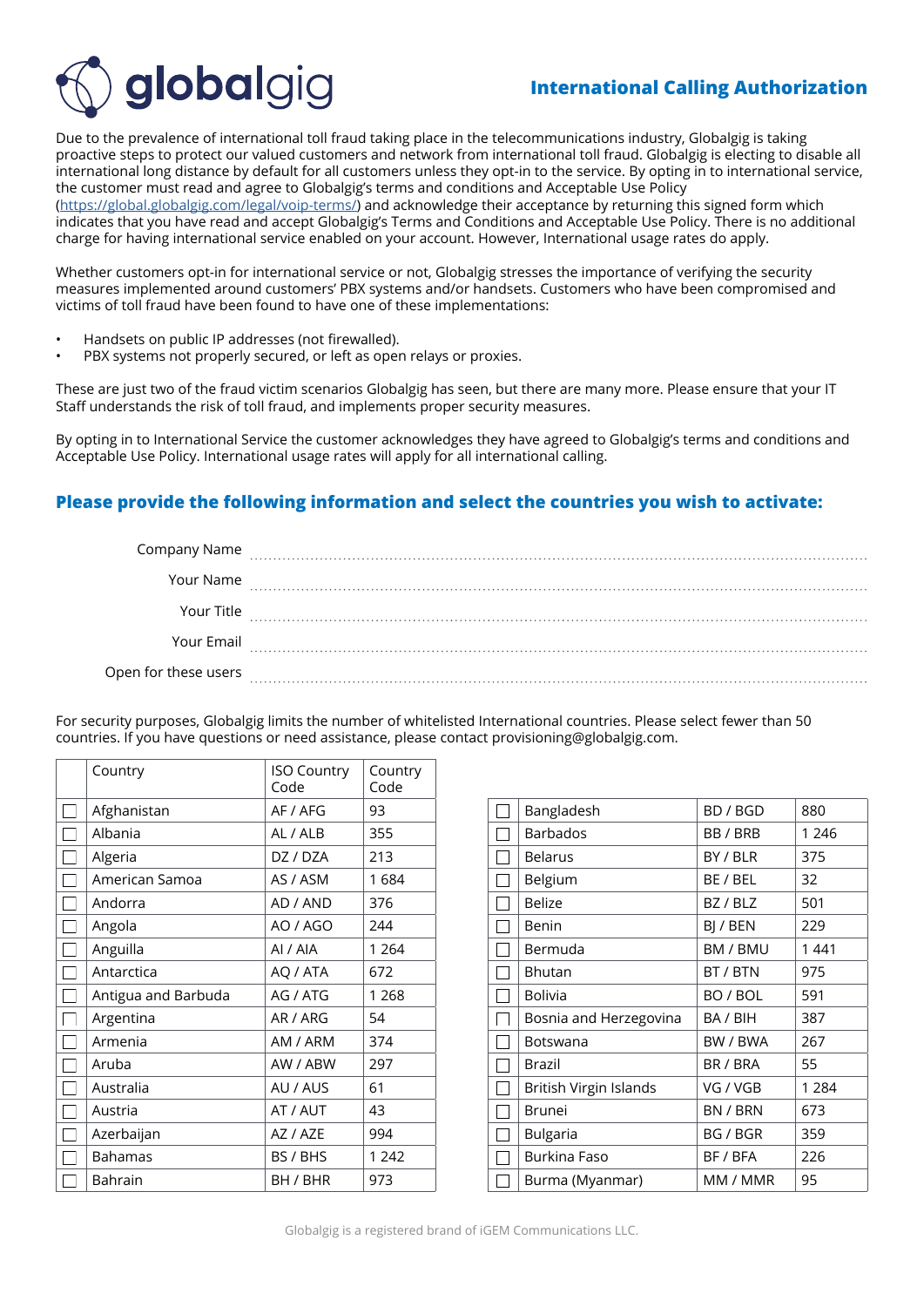|        | Burundi                             | BI / BDI | 257     |
|--------|-------------------------------------|----------|---------|
|        | Cambodia                            | KH / KHM | 855     |
|        | Cameroon                            | CM / CMR | 237     |
|        | Cape Verde                          | CV / CPV | 238     |
|        | Cayman Islands                      | KY / CYM | 1 3 4 5 |
|        | Central African Republic            | CF / CAF | 236     |
| $\Box$ | Chad                                | TD / TCD | 235     |
|        | Chile                               | CL / CHL | 56      |
|        | China                               | CN / CHN | 86      |
|        | Christmas Island                    | CX / CXR | 61      |
|        | Cocos (Keeling) Islands             | CC / CCK | 61      |
| $\Box$ | Colombia                            | CO / COL | 57      |
| $\Box$ | Comoros                             | KM / COM | 269     |
|        | Cook Islands                        | CK / COK | 682     |
|        | Costa Rica                          | CR / CRC | 506     |
|        | Croatia                             | HR / HRV | 385     |
|        | Cuba                                | CU / CUB | 53      |
|        | Cyprus                              | CY / CYP | 357     |
| $\Box$ | Czech Republic                      | CZ / CZE | 420     |
| $\Box$ | Democratic Republic of<br>the Congo | CD / COD | 243     |
|        | Denmark                             | DK / DNK | 45      |
|        | Djibouti                            | DJ / DJ  | 253     |
|        | Dominica                            | DM / DMA | 1767    |
|        | Dominican Republic                  | DO / DOM | 1809    |
|        | Ecuador                             | EC / ECU | 593     |
|        | Egypt                               | EG / EGY | 20      |
|        | El Salvador                         | SV / SLV | 503     |
|        | Equatorial Guinea                   | GQ / GNQ | 240     |
|        | Eritrea                             | ER / ERI | 291     |
| $\Box$ | Estonia                             | EE / EST | 372     |
|        | Ethiopia                            | ET / ETH | 251     |
|        | Falkland Islands                    | FK / FLK | 500     |
|        | Faroe Islands                       | FO / FRO | 298     |
|        | Fiji                                | FJ / FJI | 679     |
|        | Finland                             | FI / FIN | 358     |
| П      | France                              | FR / FRA | 33      |
| $\Box$ | French Polynesia                    | PF / PYF | 689     |
| $\Box$ | Gabon                               | GA / GAB | 241     |
| $\Box$ | Gambia                              | GM / GMB | 220     |
|        | Gaza Strip                          | $\prime$ | 970     |
|        | Georgia                             | GE / GEO | 995     |
|        | Germany                             | DE / DEU | 49      |
| $\Box$ | Ghana                               | GH / GHA | 233     |
|        | Gibraltar                           | GI / GIB | 350     |
|        | Greece                              | GR / GRC | 30      |
|        | Greenland                           | GL / GRL | 299     |
|        | Grenada                             | GD / GRD | 1 473   |
|        | Guam                                | GU / GUM | 1671    |

| Guatemala               | GT / GTM | 502  |
|-------------------------|----------|------|
| Guinea                  | GN / GIN | 224  |
| Guinea-Bissau           | GW / GNB | 245  |
| Guyana                  | GY / GUY | 592  |
| Haiti                   | HT / HTI | 509  |
| Holy See (Vatican City) | VA / VAT | 39   |
| Honduras                | HN / HND | 504  |
| Hong Kong               | HK / HKG | 852  |
| Hungary                 | HU / HUN | 36   |
| Iceland                 | IS/IS    | 354  |
| India                   | IN / IND | 91   |
| Indonesia               | ID / IDN | 62   |
| Iran                    | IR / IRN | 98   |
| Iraq                    | IQ / IRQ | 964  |
| Ireland                 | IE / IRL | 353  |
| Isle of Man             | IM / IMN | 44   |
| Israel                  | IL/ISR   | 972  |
| Italy                   | IT / ITA | 39   |
| Ivory Coast             | CI / CIV | 225  |
| Jamaica                 | JM / JAM | 1876 |
| Japan                   | JP / JPN | 81   |
| Jersey                  | JE / JEY |      |
| Jordan                  | JO / JOR | 962  |
| Kazakhstan              | KZ / KAZ | 7    |
| Kenya                   | KE / KEN | 254  |
| Kiribati                | KI / KIR | 686  |
| Kosovo                  | $\prime$ | 381  |
| Kuwait                  | KW / KWT | 965  |
| Kyrgyzstan              | KG / KGZ | 996  |
| Laos                    | LA / LAO | 856  |
| Latvia                  | LV / LVA | 371  |
| Lebanon                 | LB / LBN | 961  |
| Lesotho                 | LS / LSO | 266  |
| Liberia                 | LR / LBR | 231  |
| Libya                   | LY / LBY | 218  |
| Liechtenstein           | LI / LIE | 423  |
| Lithuania               | LT / LTU | 370  |
| Luxembourg              | LU / LUX | 352  |
| Macau                   | MO / MAC | 853  |
| Macedonia               | MK / MKD | 389  |
| Madagascar              | MG / MDG | 261  |
| Malawi                  | MW / MWI | 265  |
| Malaysia                | MY / MYS | 60   |
| Maldives                | MV / MDV | 960  |
| Mali                    | ML / MLI | 223  |
| Malta                   | MT / MLT | 356  |
| Marshall Islands        | MH / MHL | 692  |
| Mauritania              | MR / MRT | 222  |
| Mauritius               | MU / MUS | 230  |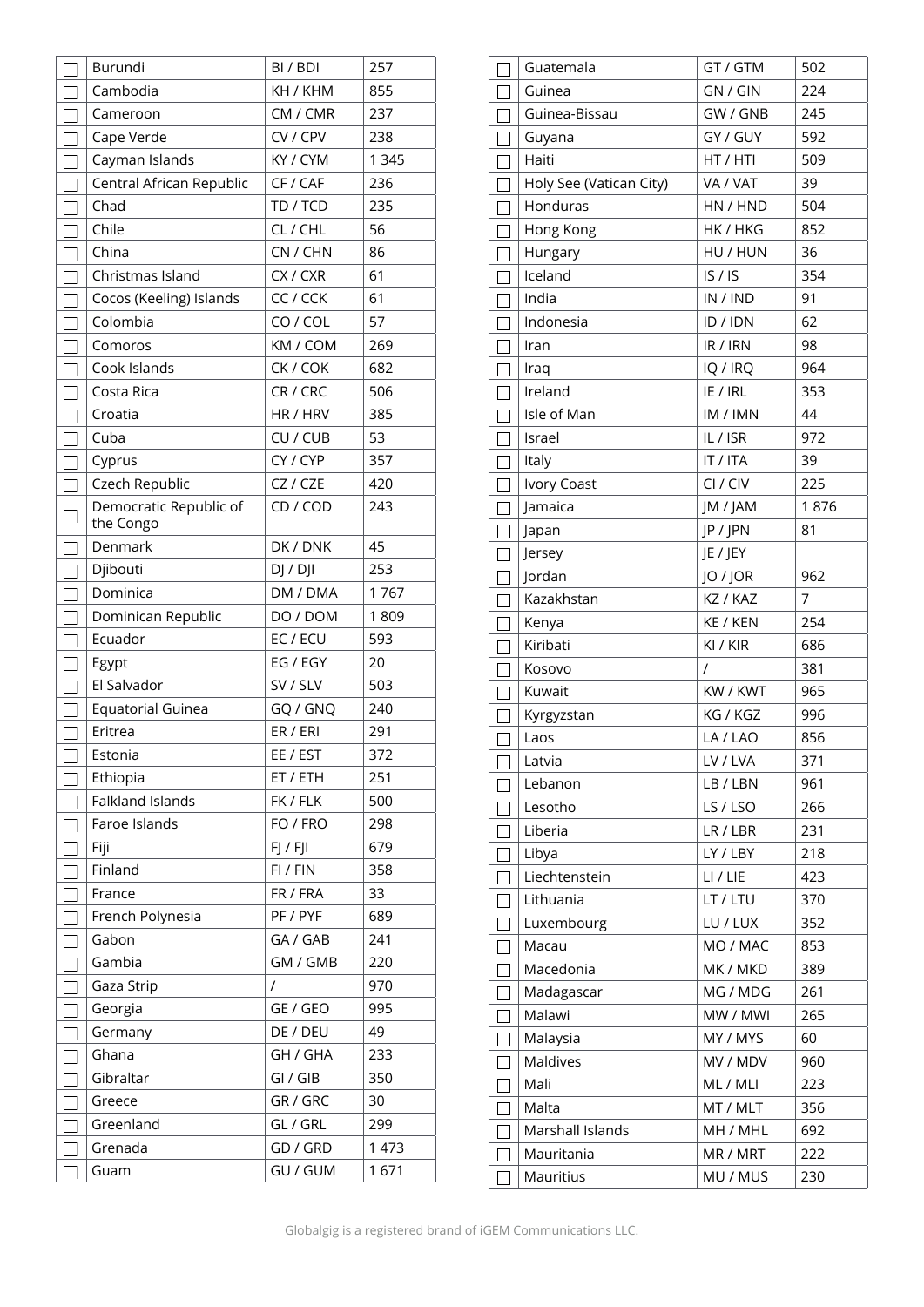| Mayotte                     | YT / MYT             | 262           |
|-----------------------------|----------------------|---------------|
| Mexico                      | MX / MEX             | 52            |
| Micronesia                  | FM / FSM             | 691           |
| Moldova                     | MD / MDA             | 373           |
| Monaco                      | MC / MCO             | 377           |
| Mongolia                    | MN / MNG             | 976           |
| Montenegro                  | ME / MNE             | 382           |
| Montserrat                  | MS / MSR             | 1664          |
| Morocco                     | MA / MAR             | 212           |
| Mozambique                  | MZ / MOZ             | 258           |
| Namibia                     | NA / NAM             | 264           |
| Nauru                       | NR / NRU             | 674           |
| Nepal                       | NP / NPL             | 977           |
| Netherlands                 | NL / NLD             | 31            |
| <b>Netherlands Antilles</b> | AN / ANT             | 599           |
| New Caledonia               | NC / NCL             | 687           |
| New Zealand                 | NZ / NZL             | 64            |
| Nicaragua                   | NI / NIC             | 505           |
| Niger                       | NE / NER             | 227           |
| Nigeria                     | NG / NGA             | 234           |
| Niue                        | NU / NIU             | 683           |
| Norfolk Island              | / NFK                | 672           |
| North Korea                 | KP / PRK             | 850           |
| Northern Mariana Islands    | MP / MNP             | 1670          |
|                             |                      |               |
| Norway                      | NO / NOR             | 47            |
| Oman                        | OM / OMN             | 968           |
| Pakistan                    | PK / PAK             | 92            |
| Palau                       | PW / PLW             | 680           |
| Panama                      | PA / PAN             | 507           |
| Papua New Guinea            | PG / PNG             | 675           |
| Paraguay                    | PY / PRY             | 595           |
| Peru                        | PE / PER             | 51            |
| Philippines                 | PH / PHL             | 63            |
| Pitcairn Islands            | PN / PCN             | 870           |
| Poland                      | PL / POL             | 48            |
| Portugal                    | PT / PRT             | 351           |
| Puerto Rico                 | PR / PRI             | 1787,<br>1939 |
| Qatar                       | QA / QAT             | 974           |
| Republic of the Congo       | CG / COG             | 242           |
| Romania                     | RO / ROU             | 40            |
| Russia                      | RU / RUS             | 7             |
| Rwanda                      | RW / RWA             | 250           |
| Saint Barthelemy            | BL / BLM             | 590           |
| Saint Helena                | SH / SHN             | 290           |
| Saint Kitts and Nevis       | KN / KNA             | 1869          |
| Saint Lucia                 | LC / LCA<br>MF / MAF | 1758<br>1599  |

| Saint Pierre and<br>Miquelon        | PM / SPM | 508     |
|-------------------------------------|----------|---------|
| Saint Vincent and the<br>Grenadines | VC / VCT | 1784    |
| Samoa                               | WS / WSM | 685     |
| San Marino                          | SM / SMR | 378     |
| Sao Tome and Principe               | ST / STP | 239     |
| Saudi Arabia                        | SA / SAU | 966     |
| Senegal                             | SN / SEN | 221     |
| Serbia                              | RS / SRB | 381     |
| Seychelles                          | SC / SYC | 248     |
| Sierra Leone                        | SL / SLE | 232     |
| Singapore                           | SG / SGP | 65      |
| Slovakia                            | SK / SVK | 421     |
| Slovenia                            | SI / SVN | 386     |
| Solomon Islands                     | SB / SLB | 677     |
| Somalia                             | SO / SOM | 252     |
| South Africa                        | ZA / ZAF | 27      |
| South Korea                         | KR / KOR | 82      |
| Spain                               | ES / ESP | 34      |
| Sri Lanka                           | LK / LKA | 94      |
| Sudan                               | SD / SDN | 249     |
| Suriname                            | SR / SUR | 597     |
| Swaziland                           | SZ / SWZ | 268     |
| Sweden                              | SE / SWE | 46      |
| Switzerland                         | CH / CHE | 41      |
| Syria                               | SY / SYR | 963     |
| Taiwan                              | TW / TWN | 886     |
| Tajikistan                          | TJ / TJK | 992     |
| Tanzania                            | TZ / TZA | 255     |
| Thailand                            | TH / THA | 66      |
| Timor-Leste                         | TL / TLS | 670     |
| Togo                                | TG / TGO | 228     |
| Tokelau                             | TK / TKL | 690     |
| Tonga                               | TO / TON | 676     |
| Trinidad and Tobago                 | TT / TTO | 1868    |
| Tunisia                             | TN / TUN | 216     |
| Turkey                              | TR / TUR | 90      |
| Turkmenistan                        | TM / TKM | 993     |
| <b>Turks and Caicos Islands</b>     | TC / TCA | 1649    |
| Tuvalu                              | TV / TUV | 688     |
| Uganda                              | UG / UGA | 256     |
| Ukraine                             | UA / UKR | 380     |
| <b>United Arab Emirates</b>         | AE / ARE | 971     |
| United Kingdom                      | GB / GBR | 44      |
| Uruguay                             | UY / URY | 598     |
| US Virgin Islands                   | VI / VIR | 1 3 4 0 |
| Uzbekistan                          | UZ / UZB | 998     |
| Vanuatu                             | VU / VUT | 678     |